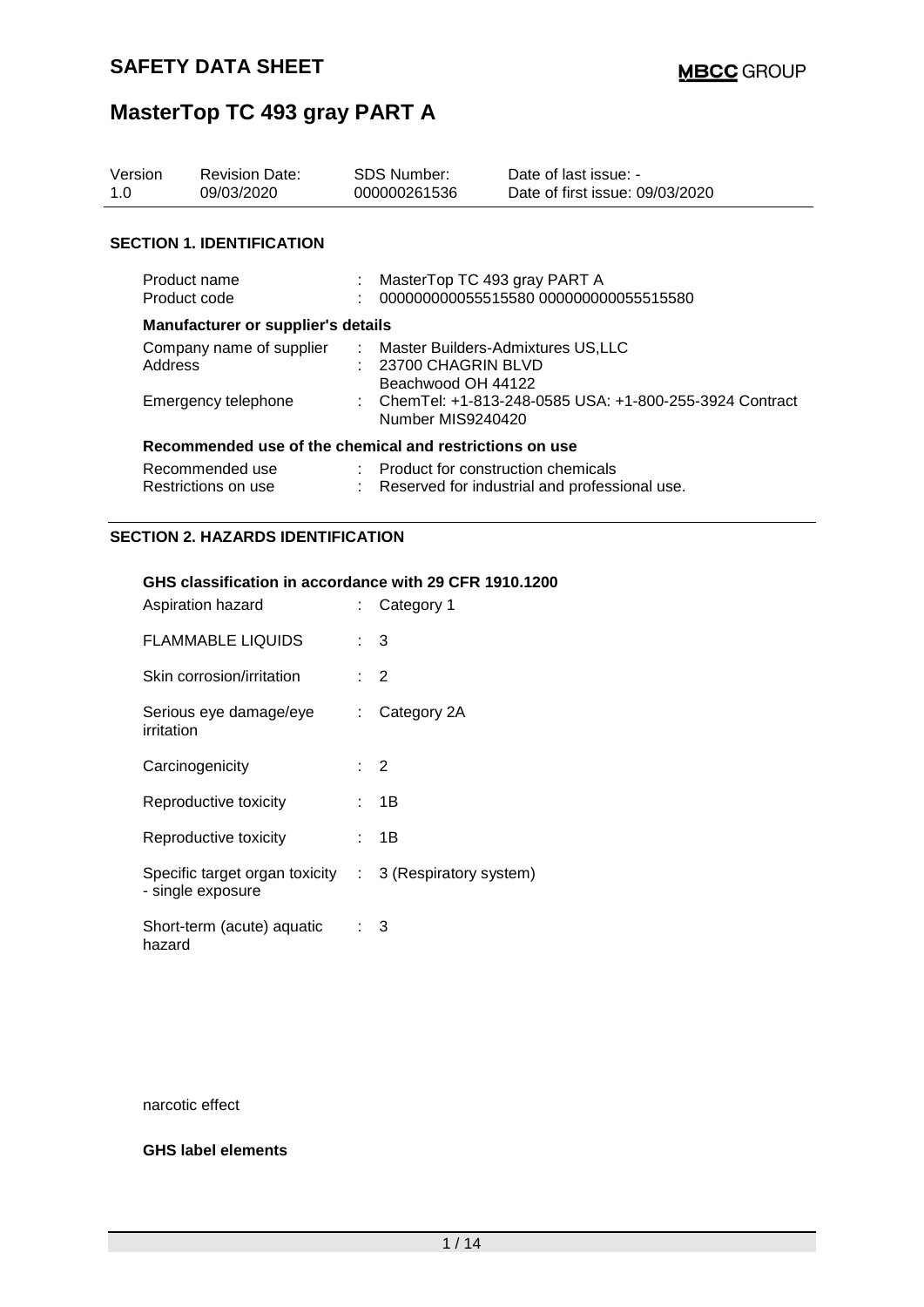| Version<br>1.0                  | <b>Revision Date:</b><br>09/03/2020 | <b>SDS Number:</b><br>000000261536                                                                                                                                                                                        | Date of last issue: -<br>Date of first issue: 09/03/2020                                                                                                                                                                                                                                                                                                                                                                                                                                                                                                                                                                                                                                                                                                                                                                                                                                                                                                                                                                                                                                                                                                                                                                                                                                                                                                                                                                                                                                                            |
|---------------------------------|-------------------------------------|---------------------------------------------------------------------------------------------------------------------------------------------------------------------------------------------------------------------------|---------------------------------------------------------------------------------------------------------------------------------------------------------------------------------------------------------------------------------------------------------------------------------------------------------------------------------------------------------------------------------------------------------------------------------------------------------------------------------------------------------------------------------------------------------------------------------------------------------------------------------------------------------------------------------------------------------------------------------------------------------------------------------------------------------------------------------------------------------------------------------------------------------------------------------------------------------------------------------------------------------------------------------------------------------------------------------------------------------------------------------------------------------------------------------------------------------------------------------------------------------------------------------------------------------------------------------------------------------------------------------------------------------------------------------------------------------------------------------------------------------------------|
|                                 | Hazard pictograms                   |                                                                                                                                                                                                                           |                                                                                                                                                                                                                                                                                                                                                                                                                                                                                                                                                                                                                                                                                                                                                                                                                                                                                                                                                                                                                                                                                                                                                                                                                                                                                                                                                                                                                                                                                                                     |
|                                 | Signal Word                         | Danger                                                                                                                                                                                                                    |                                                                                                                                                                                                                                                                                                                                                                                                                                                                                                                                                                                                                                                                                                                                                                                                                                                                                                                                                                                                                                                                                                                                                                                                                                                                                                                                                                                                                                                                                                                     |
|                                 | <b>Hazard Statements</b>            |                                                                                                                                                                                                                           | H226 Flammable liquid and vapour.<br>H319 Causes serious eye irritation.<br>H315 Causes skin irritation.<br>H304 May be fatal if swallowed and enters airways.<br>H336 May cause drowsiness or dizziness.<br>H351 Suspected of causing cancer.<br>H360 May damage fertility or the unborn child.<br>H402 Harmful to aquatic life.                                                                                                                                                                                                                                                                                                                                                                                                                                                                                                                                                                                                                                                                                                                                                                                                                                                                                                                                                                                                                                                                                                                                                                                   |
| <b>Precautionary Statements</b> |                                     | <b>Prevention:</b><br>face protection.<br>and understood.<br>equipment.<br>handling.<br><b>Response:</b><br>to do. Continue rinsing.<br>CENTER/ doctor.<br>CENTER/ doctor.<br>and water.<br>tion.<br>or doctor/physician. | P280 Wear protective gloves/ protective clothing/ eye protection/<br>P271 Use only outdoors or in a well-ventilated area.<br>P210 Keep away from heat, hot surfaces, sparks, open flames<br>and other ignition sources. No smoking.<br>P202 Do not handle until all safety precautions have been read<br>P243 Take action to prevent static discharges.<br>P273 Avoid release to the environment.<br>P260 Do not breathe dust or mist.<br>P241 Use explosion-proof [electrical/ ventilating/ lighting/ .?]<br>P264 Wash face, hands and any exposed skin thoroughly after<br>P242 Use only non-sparking tools.<br>P240 Ground and bond container and receiving equipment.<br>P312 Call a POISON CENTER/ doctor/ .?/ if you feel unwell.<br>P305 + P351 + P338 IF IN EYES: Rinse cautiously with water<br>for several minutes. Remove contact lenses, if present and easy<br>P308 + P311 IF exposed or concerned: Call a POISON<br>P301 + P310 IF SWALLOWED: Immediately call a POISON<br>P304 + P340 IF INHALED: Remove person to fresh air and<br>keep comfortable for breathing.<br>P303 + P361 + P353 IF ON SKIN (or hair): Take off immediately<br>all contaminated clothing. Rinse skin with water/ shower.<br>P303 + P352 IF ON SKIN (or hair): Wash with plenty of soap<br>P332 + P313 If skin irritation occurs: Get medical advice/atten-<br>P337 + P311 If eye irritation persists: Call a POISON CENTER<br>P331 Do NOT induce vomiting.<br>P362 + P364 Take off contaminated clothing and wash it before |
|                                 |                                     | 2/14                                                                                                                                                                                                                      |                                                                                                                                                                                                                                                                                                                                                                                                                                                                                                                                                                                                                                                                                                                                                                                                                                                                                                                                                                                                                                                                                                                                                                                                                                                                                                                                                                                                                                                                                                                     |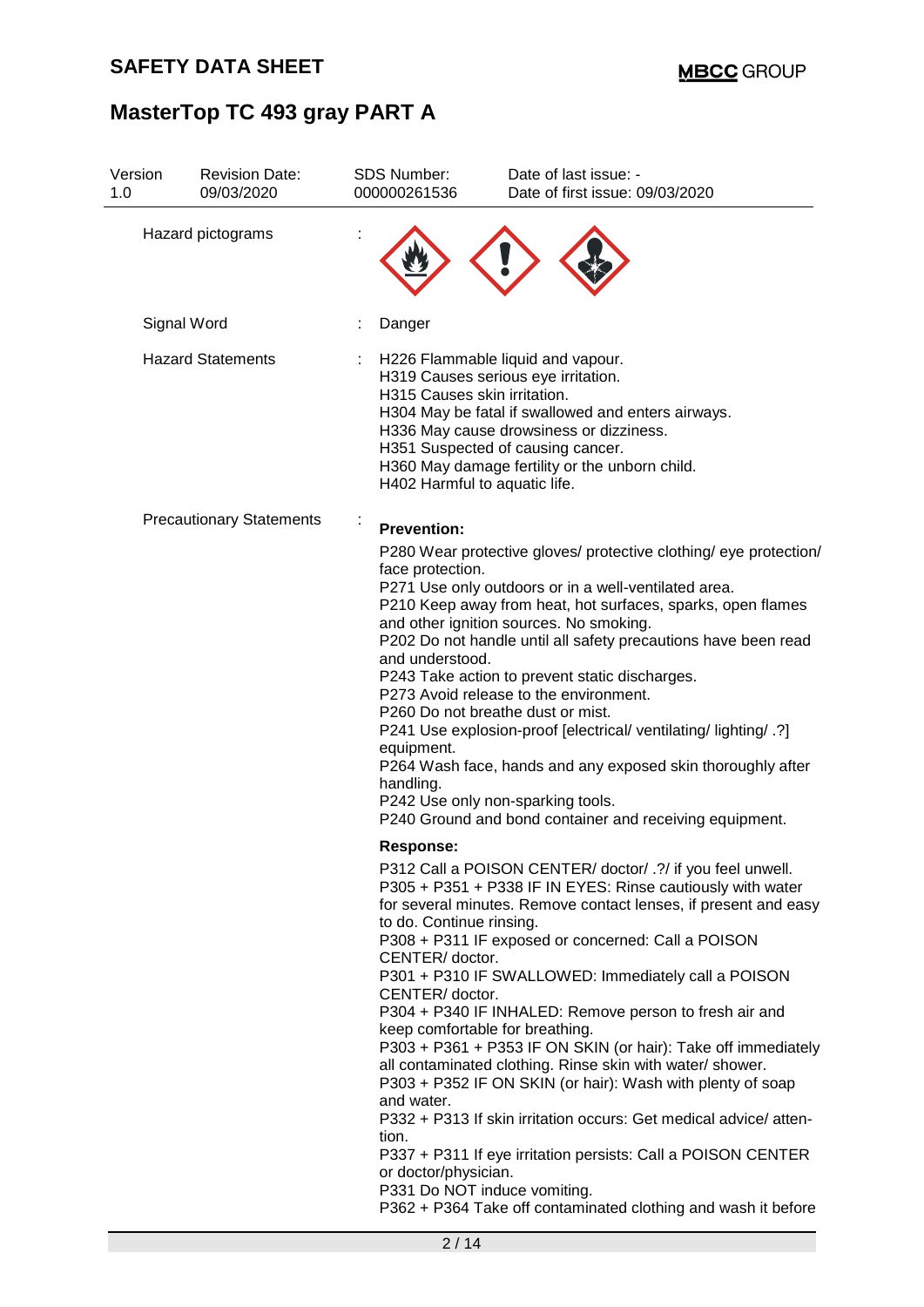| Version<br>1.0 | <b>Revision Date:</b><br>09/03/2020 | <b>SDS Number:</b><br>000000261536                                                                                                   | Date of last issue: -<br>Date of first issue: 09/03/2020                                                               |  |  |  |  |
|----------------|-------------------------------------|--------------------------------------------------------------------------------------------------------------------------------------|------------------------------------------------------------------------------------------------------------------------|--|--|--|--|
|                |                                     | reuse.                                                                                                                               | P370 + P378 In case of fire: Use water spray, alcohol-resistant<br>foam, dry chemical or carbon dioxide to extinguish. |  |  |  |  |
|                |                                     | Storage:<br>P403 + P235 Store in a well-ventilated place. Keep cool.<br>P233 Keep container tightly closed.<br>P405 Store locked up. |                                                                                                                        |  |  |  |  |
|                |                                     | Disposal:<br>P501 Dispose of contents/container to appropriate hazardous<br>waste collection point.                                  |                                                                                                                        |  |  |  |  |
|                | Other hazards<br>No data available. |                                                                                                                                      |                                                                                                                        |  |  |  |  |
|                |                                     | <b>SECTION 3. COMPOSITION/INFORMATION ON INGREDIENTS</b>                                                                             |                                                                                                                        |  |  |  |  |
|                | Chemical nature                     | No data available.                                                                                                                   |                                                                                                                        |  |  |  |  |
|                | <b>Components</b>                   |                                                                                                                                      |                                                                                                                        |  |  |  |  |
|                | Chemical name                       | CAS-No.                                                                                                                              | Concentration (% w/w)                                                                                                  |  |  |  |  |
|                | n-Butyl acetate                     | 123-86-4                                                                                                                             | $>= 7 - < 15$                                                                                                          |  |  |  |  |
|                | N-Methylpyrrolidone                 | 872-50-4                                                                                                                             | $>= 0 - 1$                                                                                                             |  |  |  |  |

Titanium dioxide 13463-67-7 >= 3 - <= 10

#### **SECTION 4. FIRST AID MEASURES**

| General advice          | First aid personnel should pay attention to their own safety.<br>If the patient is likely to become unconscious, place and<br>transport in stable sideways position (recovery position).<br>Immediately remove contaminated clothing.<br>Move out of dangerous area.<br>Show this material safety data sheet to the doctor in attend-<br>ance.<br>Symptoms of poisoning may appear several hours later.<br>Do not leave the victim unattended. |
|-------------------------|------------------------------------------------------------------------------------------------------------------------------------------------------------------------------------------------------------------------------------------------------------------------------------------------------------------------------------------------------------------------------------------------------------------------------------------------|
| If inhaled              | Keep patient calm, remove to fresh air, seek medical atten-<br>tion.<br>Consult a physician after significant exposure.<br>If unconscious, place in recovery position and seek medical                                                                                                                                                                                                                                                         |
| In case of skin contact | advice.<br>Immediately wash thoroughly with soap and water, seek med-<br>ical attention.<br>If skin irritation persists, call a physician.<br>If on skin, rinse well with water.<br>If on clothes, remove clothes.                                                                                                                                                                                                                             |
| In case of eye contact  | Wash affected eyes for at least 15 minutes under running<br>water with eyelids held open, consult an eye specialist.<br>Immediately flush eye(s) with plenty of water.<br>Remove contact lenses.<br>Protect unharmed eye.<br>Keep eye wide open while rinsing.                                                                                                                                                                                 |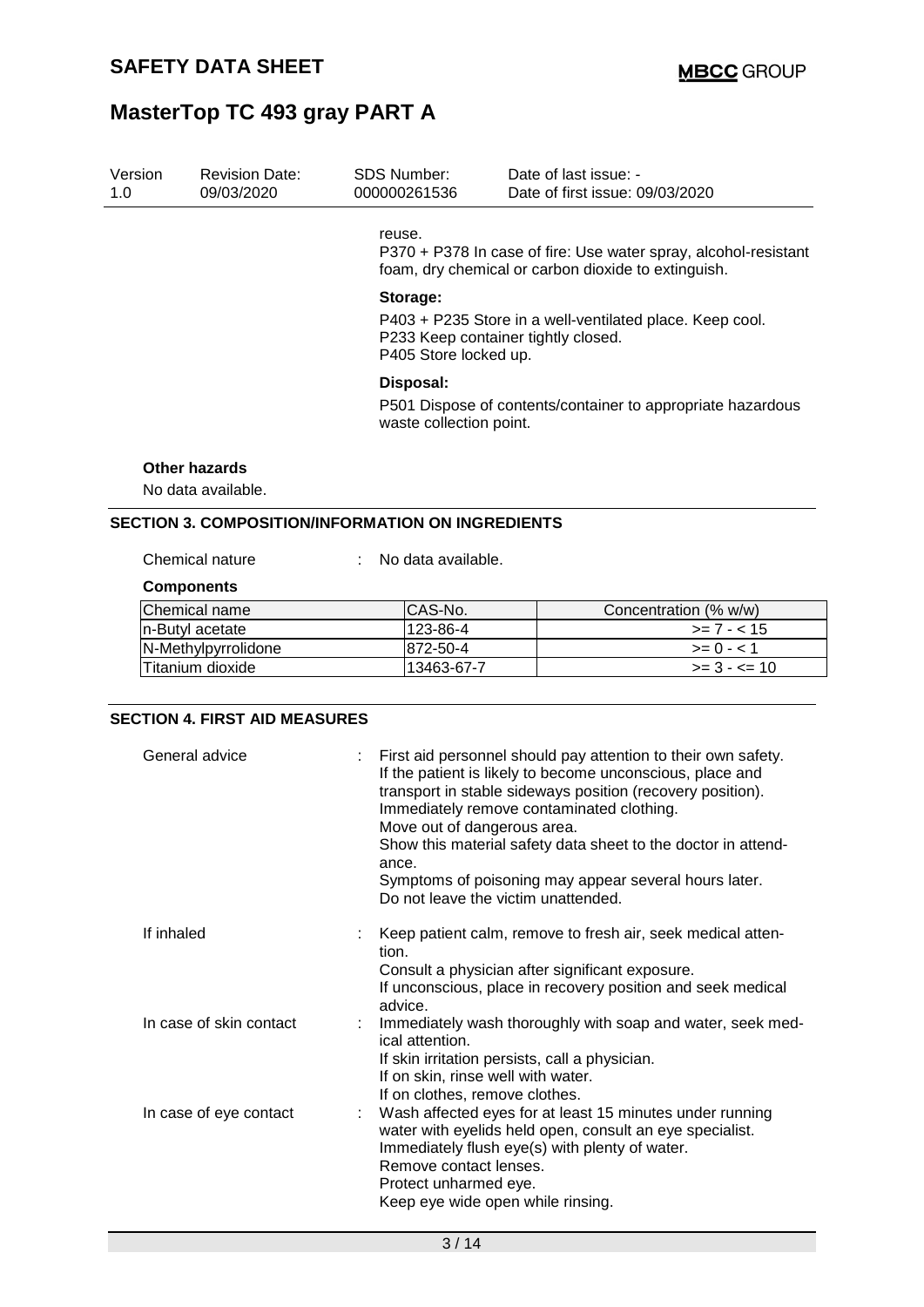| Version<br>1.0 |                   | <b>Revision Date:</b><br>09/03/2020                                          |                                                                                                                                                                                                                                                                                                                                                         | <b>SDS Number:</b><br>000000261536                                                                                                                                                                                                                                                              | Date of last issue: -<br>Date of first issue: 09/03/2020                                                                                                                                                                                                                                                        |  |  |
|----------------|-------------------|------------------------------------------------------------------------------|---------------------------------------------------------------------------------------------------------------------------------------------------------------------------------------------------------------------------------------------------------------------------------------------------------------------------------------------------------|-------------------------------------------------------------------------------------------------------------------------------------------------------------------------------------------------------------------------------------------------------------------------------------------------|-----------------------------------------------------------------------------------------------------------------------------------------------------------------------------------------------------------------------------------------------------------------------------------------------------------------|--|--|
|                | If swallowed      |                                                                              | If eye irritation persists, consult a specialist.<br>Immediately rinse mouth and then drink 200-300 ml of water,<br>seek medical attention.<br>Keep respiratory tract clear.<br>Do NOT induce vomiting.<br>Do not give milk or alcoholic beverages.<br>Never give anything by mouth to an unconscious person.<br>If symptoms persist, call a physician. |                                                                                                                                                                                                                                                                                                 |                                                                                                                                                                                                                                                                                                                 |  |  |
|                | delayed           | Most important symptoms<br>and effects, both acute and<br>Notes to physician |                                                                                                                                                                                                                                                                                                                                                         | Take victim immediately to hospital.<br>May be fatal if swallowed and enters airways.<br>Causes skin irritation.<br>Causes serious eye irritation.<br>May cause drowsiness or dizziness.<br>Suspected of causing cancer.<br>May damage fertility or the unborn child.<br>Treat symptomatically. |                                                                                                                                                                                                                                                                                                                 |  |  |
|                |                   | <b>SECTION 5. FIRE-FIGHTING MEASURES</b>                                     |                                                                                                                                                                                                                                                                                                                                                         |                                                                                                                                                                                                                                                                                                 |                                                                                                                                                                                                                                                                                                                 |  |  |
|                |                   | Suitable extinguishing media                                                 |                                                                                                                                                                                                                                                                                                                                                         | Water spray<br>Foam<br>Dry powder<br>Carbon dioxide (CO2)                                                                                                                                                                                                                                       |                                                                                                                                                                                                                                                                                                                 |  |  |
|                | media<br>fighting | Unsuitable extinguishing<br>Specific hazards during fire                     | ÷                                                                                                                                                                                                                                                                                                                                                       | High volume water jet<br>courses.                                                                                                                                                                                                                                                               | Do not allow run-off from fire fighting to enter drains or water                                                                                                                                                                                                                                                |  |  |
|                |                   | Further information                                                          |                                                                                                                                                                                                                                                                                                                                                         | must not be discharged into drains.<br>rately in closed containments.                                                                                                                                                                                                                           | Collect contaminated fire extinguishing water separately. This<br>Fire residues and contaminated fire extinguishing water must<br>be disposed of in accordance with local regulations.<br>For safety reasons in case of fire, cans should be stored sepa-<br>Use a water spray to cool fully closed containers. |  |  |
|                | for fire-fighters | Special protective equipment                                                 |                                                                                                                                                                                                                                                                                                                                                         | essary.                                                                                                                                                                                                                                                                                         | Wear self-contained breathing apparatus for firefighting if nec-                                                                                                                                                                                                                                                |  |  |

### **SECTION 6. ACCIDENTAL RELEASE MEASURES**

| Personal precautions, protec-:<br>tive equipment and emer-<br>gency procedures | Use personal protective equipment.<br>Ensure adequate ventilation.<br>Remove all sources of ignition.<br>Evacuate personnel to safe areas.<br>Beware of vapors accumulating to form explosive concentra-<br>tions. Vapors can accumulate in low areas. |
|--------------------------------------------------------------------------------|--------------------------------------------------------------------------------------------------------------------------------------------------------------------------------------------------------------------------------------------------------|
| Environmental precautions                                                      | : Prevent product from entering drains.<br>Prevent further leakage or spillage if safe to do so.<br>If the product contaminates rivers and lakes or drains inform<br>respective authorities.                                                           |
| Methods and materials for<br>containment and cleaning up                       | Contain spillage, and then collect with non-combustible ab-<br>sorbent material, (e.g. sand, earth, diatomaceous earth, ver-<br>miculite) and place in container for disposal according to local                                                       |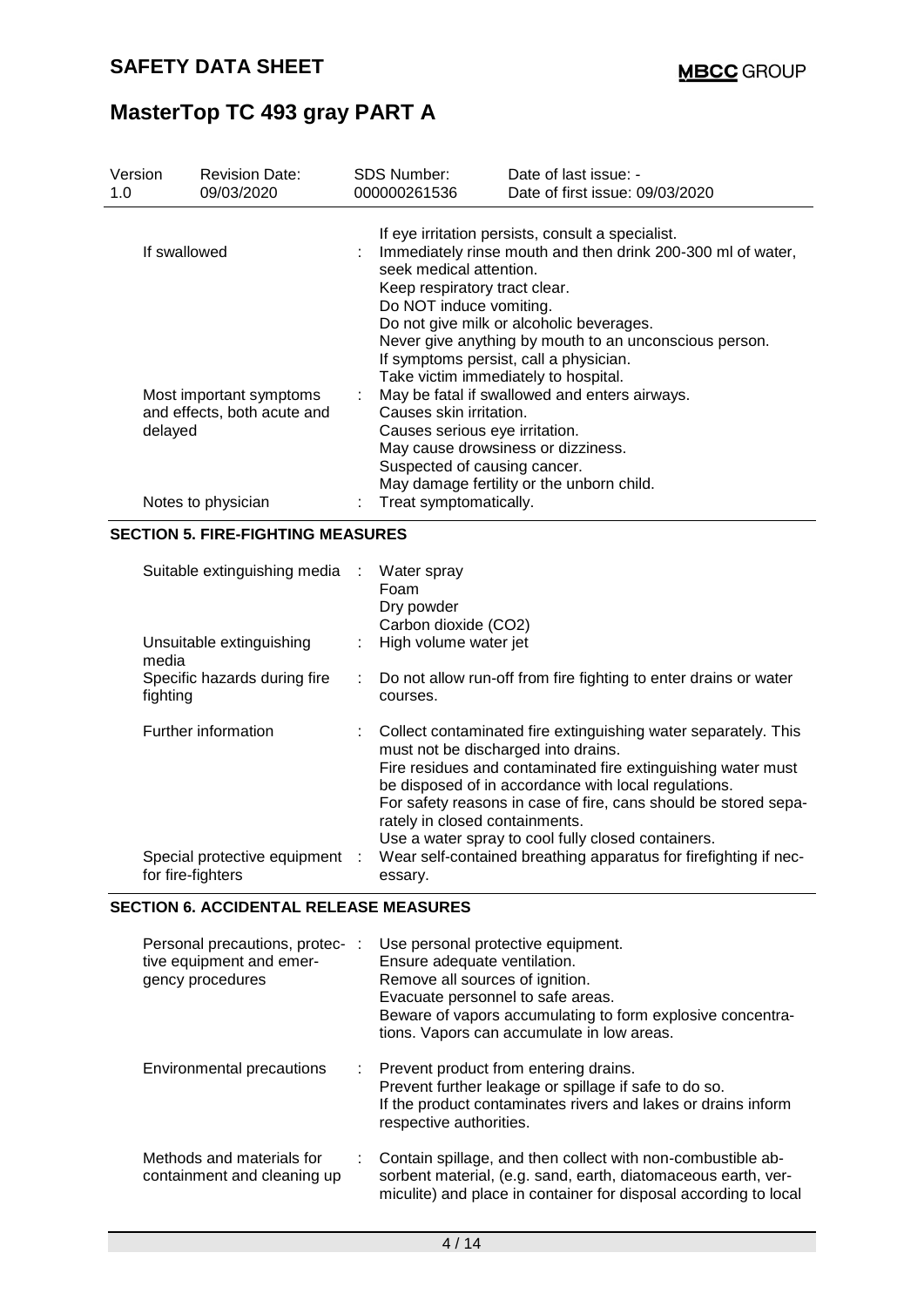| Version<br>1. $\Omega$                                 | <b>Revision Date:</b><br>09/03/2020            | SDS Number:<br>000000261536                                                                                                                                                                                                                                                                                                                                      | Date of last issue: -<br>Date of first issue: 09/03/2020                                                                                                                                                                                                                                                                                                                                                                                                                                                                                                 |  |  |  |  |
|--------------------------------------------------------|------------------------------------------------|------------------------------------------------------------------------------------------------------------------------------------------------------------------------------------------------------------------------------------------------------------------------------------------------------------------------------------------------------------------|----------------------------------------------------------------------------------------------------------------------------------------------------------------------------------------------------------------------------------------------------------------------------------------------------------------------------------------------------------------------------------------------------------------------------------------------------------------------------------------------------------------------------------------------------------|--|--|--|--|
|                                                        |                                                |                                                                                                                                                                                                                                                                                                                                                                  | / national regulations (see section 13).                                                                                                                                                                                                                                                                                                                                                                                                                                                                                                                 |  |  |  |  |
|                                                        | <b>SECTION 7. HANDLING AND STORAGE</b>         |                                                                                                                                                                                                                                                                                                                                                                  |                                                                                                                                                                                                                                                                                                                                                                                                                                                                                                                                                          |  |  |  |  |
| Advice on protection against<br>fire and explosion     |                                                | ignition.                                                                                                                                                                                                                                                                                                                                                        | Do not spray on a naked flame or any incandescent material.<br>Take necessary action to avoid static electricity discharge<br>(which might cause ignition of organic vapors).<br>Keep away from open flames, hot surfaces and sources of                                                                                                                                                                                                                                                                                                                 |  |  |  |  |
| Advice on safe handling<br>Conditions for safe storage |                                                | Avoid formation of aerosol.<br>plication area.<br>regulations.<br>no smoking                                                                                                                                                                                                                                                                                     | Do not breathe vapors/dust.<br>Avoid exposure - obtain special instructions before use.<br>Avoid contact with skin and eyes.<br>For personal protection see section 8.<br>Smoking, eating and drinking should be prohibited in the ap-<br>Take precautionary measures against static discharges.<br>Provide sufficient air exchange and/or exhaust in work rooms.<br>Open drum carefully as content may be under pressure.<br>Dispose of rinse water in accordance with local and national<br>Keep container tightly closed in a dry and well-ventilated |  |  |  |  |
|                                                        | Further information on stor-<br>age conditions | place.<br>Containers which are opened must be carefully resealed and<br>kept upright to prevent leakage.<br>Observe label precautions.<br>Electrical installations / working materials must comply with<br>the technological safety standards.<br>Keep only in the original container in a cool, well-ventilated<br>÷<br>place.<br>Protect from direct sunlight. |                                                                                                                                                                                                                                                                                                                                                                                                                                                                                                                                                          |  |  |  |  |
|                                                        | Materials to avoid                             | Segregate from metals.<br>Segregate from lyes.<br>Segregate from oxidants.                                                                                                                                                                                                                                                                                       | Segregate from foods and animal feeds.                                                                                                                                                                                                                                                                                                                                                                                                                                                                                                                   |  |  |  |  |
|                                                        | Further information on stor-<br>age stability  | No data available                                                                                                                                                                                                                                                                                                                                                |                                                                                                                                                                                                                                                                                                                                                                                                                                                                                                                                                          |  |  |  |  |

### **SECTION 8. EXPOSURE CONTROLS/PERSONAL PROTECTION**

### **Ingredients with workplace control parameters**

| Components      | CAS-No.  | Value type<br>(Form of<br>exposure) | Control parame-<br>ters / Permissible<br>concentration | <b>Basis</b>    |
|-----------------|----------|-------------------------------------|--------------------------------------------------------|-----------------|
| n-Butyl acetate | 123-86-4 | <b>STEL value</b>                   | $150$ ppm                                              | <b>ACGIHTLV</b> |
|                 |          | <b>TWA value</b>                    | 50 ppm                                                 | <b>ACGIHTLV</b> |
|                 |          | <b>REL</b> value                    | $150$ ppm                                              | <b>NIOSH</b>    |
|                 |          |                                     | 710 mg/m3                                              |                 |
|                 |          | <b>STEL value</b>                   | 200 ppm                                                | <b>NIOSH</b>    |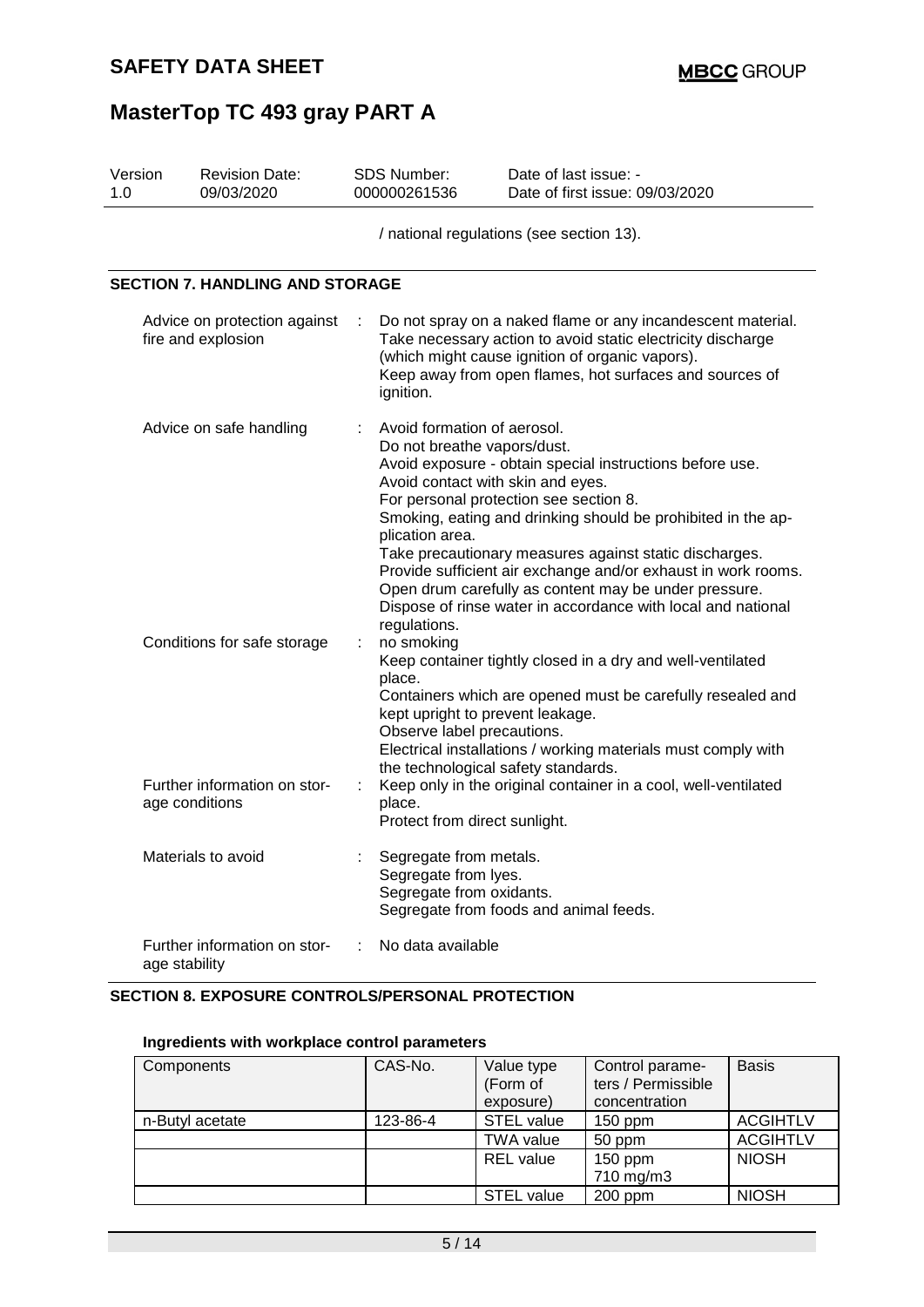| Version<br>1.0 | <b>Revision Date:</b><br>09/03/2020 | SDS Number:<br>000000261536 | Date of last issue: - | Date of first issue: 09/03/2020   |                                      |
|----------------|-------------------------------------|-----------------------------|-----------------------|-----------------------------------|--------------------------------------|
|                |                                     |                             |                       |                                   |                                      |
|                |                                     |                             |                       |                                   |                                      |
|                |                                     |                             | PEL                   | 950 mg/m3<br>$\overline{150}$ ppm | 29 CFR                               |
|                |                                     |                             |                       | 710 mg/m3                         | 1910.1000                            |
|                |                                     |                             |                       |                                   |                                      |
|                |                                     |                             |                       |                                   | (Table Z-1)                          |
|                |                                     |                             | <b>STEL value</b>     | 200 ppm                           | 29 CFR                               |
|                |                                     |                             |                       | 950 mg/m3                         | 1910.1000                            |
|                |                                     |                             |                       |                                   | (Table Z-1-A)                        |
|                |                                     |                             | <b>TWA value</b>      | 150 ppm                           | 29 CFR                               |
|                |                                     |                             |                       | 710 mg/m3                         | 1910.1000                            |
|                |                                     |                             |                       |                                   | (Table Z-1-A)                        |
|                |                                     |                             | <b>TWA</b>            | 150 ppm                           | <b>NIOSH REL</b>                     |
|                |                                     |                             |                       | 710 mg/m3                         |                                      |
|                |                                     |                             | <b>ST</b>             | 200 ppm                           | <b>NIOSH REL</b>                     |
|                |                                     |                             |                       | 950 mg/m3                         |                                      |
|                |                                     |                             | <b>TWA</b>            | $150$ ppm                         | OSHA Z-1                             |
|                |                                     |                             |                       | 710 mg/m3                         |                                      |
|                |                                     |                             | <b>TWA</b>            | 150 ppm                           | OSHA P0                              |
|                |                                     |                             |                       | 710 mg/m3                         |                                      |
|                |                                     |                             | <b>STEL</b>           | 200 ppm                           | OSHA P0                              |
|                |                                     |                             |                       | 950 mg/m3                         |                                      |
|                |                                     |                             | <b>TWA</b>            | 50 ppm                            | <b>ACGIH</b>                         |
|                |                                     |                             | <b>STEL</b>           | 150 ppm                           | <b>ACGIH</b>                         |
|                | Titanium dioxide                    | 13463-67-7                  | <b>TWA value</b>      | 10 mg/m3                          | <b>ACGIHTLV</b>                      |
|                |                                     |                             | PEL (Total            | $15 \text{ mg/m}$                 | 29 CFR                               |
|                |                                     |                             | dust)                 |                                   | 1910.1000                            |
|                |                                     |                             |                       |                                   | (Table Z-1)                          |
|                |                                     |                             | <b>TWA value</b>      | 10 mg/m3                          | 29 CFR                               |
|                |                                     |                             | (Total dust)          |                                   | 1910.1000                            |
|                |                                     |                             |                       |                                   |                                      |
|                |                                     |                             |                       |                                   | (Table Z-1-A)<br>OSHA <sub>Z-1</sub> |
|                |                                     |                             | <b>TWA</b> (total     | $15 \text{ mg/m}$                 |                                      |
|                |                                     |                             | dust)                 |                                   |                                      |
|                |                                     |                             | <b>TWA (Total</b>     | 10 mg/m3                          | OSHA P0                              |
|                |                                     |                             | dust)                 |                                   |                                      |
|                |                                     |                             | <b>TWA</b>            | $10$ mg/m $3$                     | <b>ACGIH</b>                         |
|                |                                     |                             |                       | (Titanium dioxide)                |                                      |

Hand protection

ey must use appropr respirators. Remarks : The suitability for a specific workplace should be discussed

| <b>INGHIAINS</b>         | THE SUITADILLY TOT A SPECTIC WOLFPLACE SHOULD BE UISCUSSED<br>with the producers of the protective gloves. |
|--------------------------|------------------------------------------------------------------------------------------------------------|
| Eye protection           | Eye wash bottle with pure water                                                                            |
|                          | Tightly fitting safety goggles                                                                             |
|                          | Wear face-shield and protective suit for abnormal processing                                               |
|                          | problems.                                                                                                  |
| Skin and body protection | Impervious clothing                                                                                        |
|                          | Choose body protection according to the amount and con-                                                    |
|                          | centration of the dangerous substance at the work place.                                                   |
| Protective measures      | : Avoid contact with the skin, eyes and clothing.                                                          |
|                          | In order to prevent contamination while handling, closed                                                   |
|                          | working clothes and working gloves should be used.                                                         |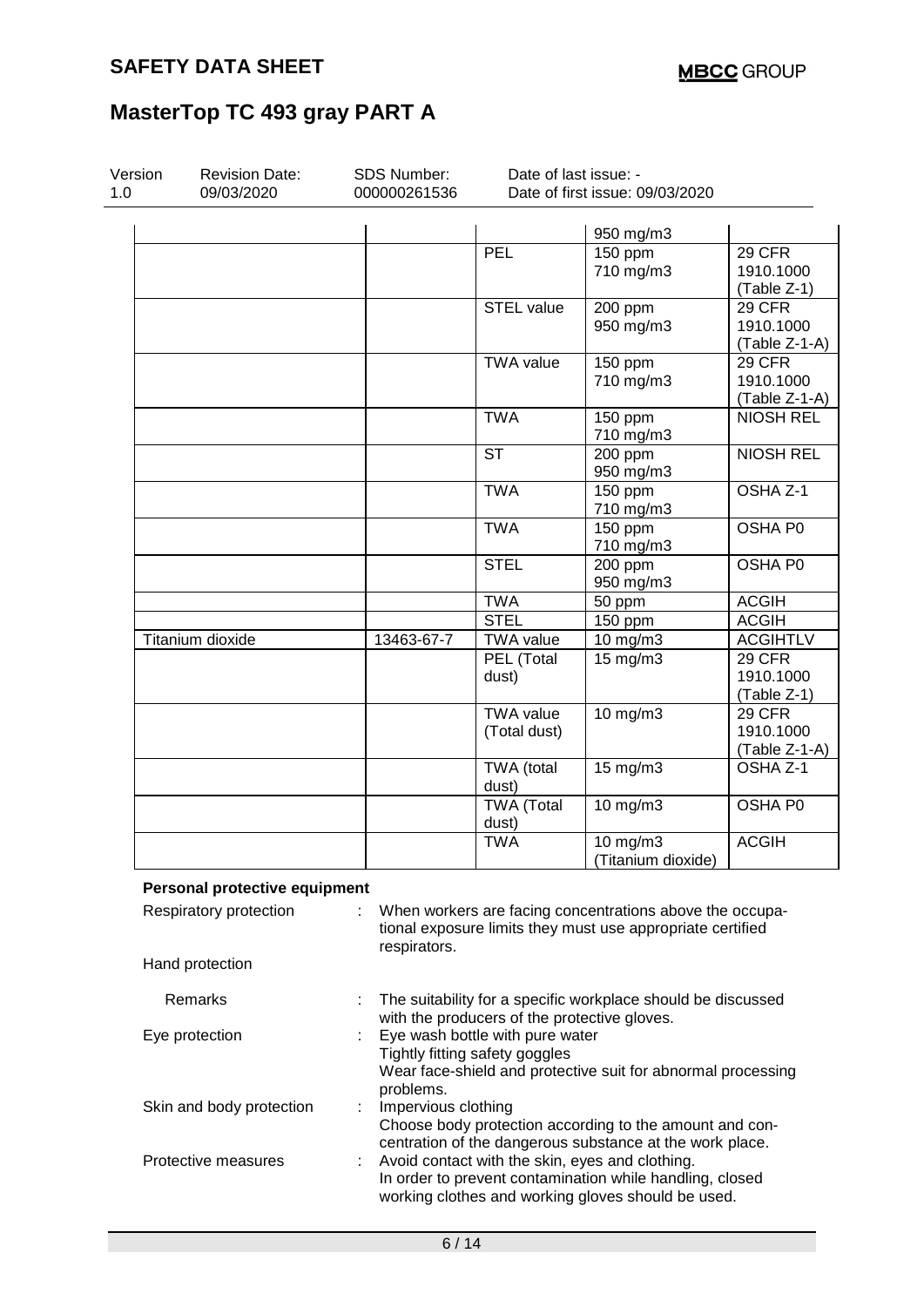| Version<br>1.0 | <b>Revision Date:</b><br>09/03/2020                | SDS Number:<br>000000261536                                                         | Date of last issue: -<br>Date of first issue: 09/03/2020                                                         |
|----------------|----------------------------------------------------|-------------------------------------------------------------------------------------|------------------------------------------------------------------------------------------------------------------|
|                | Hygiene measures                                   | and safety practice.<br>When using do not eat or drink.<br>When using do not smoke. | Handle in accordance with good building materials hygiene<br>Wash hands before breaks and at the end of workday. |
|                | <b>SECTION 9. PHYSICAL AND CHEMICAL PROPERTIES</b> |                                                                                     |                                                                                                                  |
|                | Appearance                                         | liquid                                                                              |                                                                                                                  |
|                | Color                                              | gray                                                                                |                                                                                                                  |
|                | Odor                                               | strong, ester-like                                                                  |                                                                                                                  |
|                | <b>Odor Threshold</b>                              | No data available                                                                   |                                                                                                                  |
|                | рH                                                 | neutral to slightly alkaline                                                        |                                                                                                                  |
|                | Melting point                                      |                                                                                     | No applicable information available.                                                                             |
|                | Boiling point                                      | 280 °F / 138 °C                                                                     |                                                                                                                  |
|                | Flash point                                        | 100 °F / 38 °C                                                                      |                                                                                                                  |
|                |                                                    |                                                                                     | Method: Flash Point by Tag Closed Tester.                                                                        |
|                | Flammability (solid, gas)                          | not determined                                                                      |                                                                                                                  |
|                | Vapor pressure                                     | No data available                                                                   |                                                                                                                  |
|                | Relative vapor density                             | Heavier than air.                                                                   |                                                                                                                  |
|                | Density                                            | 9.3 lb/USg (68 °F / 20 °C)                                                          |                                                                                                                  |
|                | <b>Bulk density</b>                                | not applicable                                                                      |                                                                                                                  |
|                | Solubility(ies)<br>Water solubility                | insoluble                                                                           |                                                                                                                  |
|                | Solubility in other solvents                       | insoluble                                                                           |                                                                                                                  |
|                | Partition coefficient: n-<br>octanol/water         | No data available.                                                                  |                                                                                                                  |
|                | Autoignition temperature                           | No data available                                                                   |                                                                                                                  |
|                | Viscosity<br>Viscosity, dynamic                    | No data available.                                                                  |                                                                                                                  |
|                | <b>Explosive properties</b>                        | Not explosive<br>Not explosive                                                      |                                                                                                                  |
|                | Oxidizing properties                               | as oxidizing.                                                                       | Based on its structural properties the product is not classified                                                 |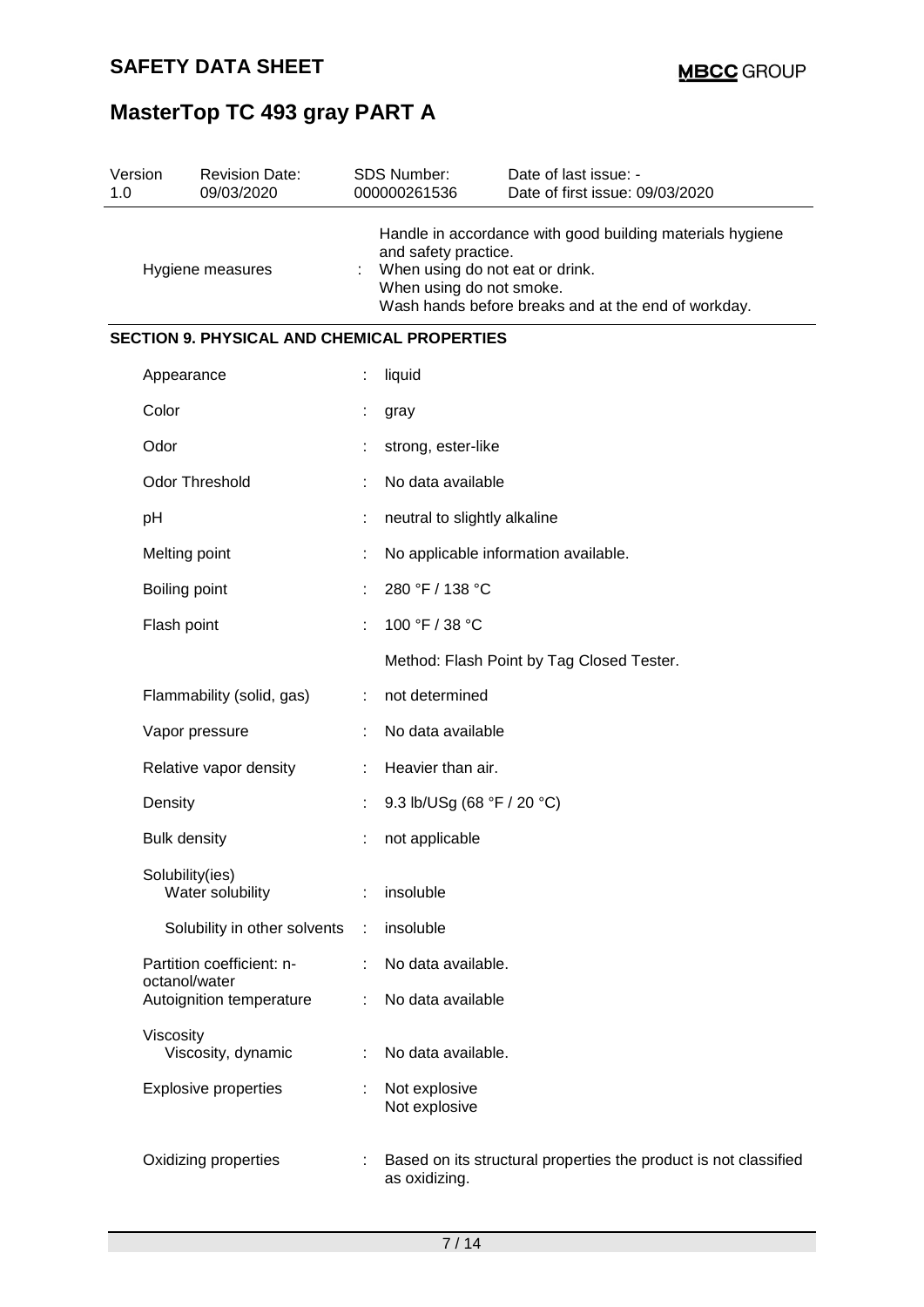| Version<br>1.0                                                                  | <b>Revision Date:</b><br>09/03/2020                                                                                                                            |                                                   | <b>SDS Number:</b><br>000000261536                       | Date of last issue: -<br>Date of first issue: 09/03/2020                                                                                                                                                         |  |  |
|---------------------------------------------------------------------------------|----------------------------------------------------------------------------------------------------------------------------------------------------------------|---------------------------------------------------|----------------------------------------------------------|------------------------------------------------------------------------------------------------------------------------------------------------------------------------------------------------------------------|--|--|
|                                                                                 | Molecular weight                                                                                                                                               |                                                   | : No data available                                      |                                                                                                                                                                                                                  |  |  |
|                                                                                 | <b>SECTION 10. STABILITY AND REACTIVITY</b>                                                                                                                    |                                                   |                                                          |                                                                                                                                                                                                                  |  |  |
|                                                                                 | Reactivity<br>Chemical stability<br>Possibility of hazardous reac-<br>tions<br>Conditions to avoid<br>Incompatible materials                                   |                                                   | Heat, flames and sparks.<br>Strong acids<br>Strong bases | No decomposition if stored and applied as directed.<br>No decomposition if stored and applied as directed.<br>No decomposition if stored and applied as directed.<br>Vapors may form explosive mixture with air. |  |  |
| Strong oxidizing agents<br>carbon oxides<br>Hazardous decomposition<br>products |                                                                                                                                                                |                                                   |                                                          |                                                                                                                                                                                                                  |  |  |
|                                                                                 | <b>SECTION 11. TOXICOLOGICAL INFORMATION</b>                                                                                                                   |                                                   |                                                          |                                                                                                                                                                                                                  |  |  |
|                                                                                 | <b>Acute toxicity</b><br>Not classified based on available information.<br><b>Skin corrosion/irritation</b><br>Causes skin irritation.                         |                                                   |                                                          |                                                                                                                                                                                                                  |  |  |
|                                                                                 | Product:                                                                                                                                                       |                                                   |                                                          |                                                                                                                                                                                                                  |  |  |
|                                                                                 | Remarks                                                                                                                                                        | May cause skin irritation in susceptible persons. |                                                          |                                                                                                                                                                                                                  |  |  |
|                                                                                 | Serious eye damage/eye irritation<br>Causes serious eye irritation.                                                                                            |                                                   |                                                          |                                                                                                                                                                                                                  |  |  |
|                                                                                 | <b>Product:</b><br>Remarks                                                                                                                                     |                                                   |                                                          | May cause irreversible eye damage.                                                                                                                                                                               |  |  |
|                                                                                 | <b>Respiratory or skin sensitization</b>                                                                                                                       |                                                   |                                                          |                                                                                                                                                                                                                  |  |  |
|                                                                                 | <b>Skin sensitization</b><br>Not classified based on available information.                                                                                    |                                                   |                                                          |                                                                                                                                                                                                                  |  |  |
|                                                                                 | <b>Respiratory sensitization</b><br>Not classified based on available information.<br>Germ cell mutagenicity<br>Not classified based on available information. |                                                   |                                                          |                                                                                                                                                                                                                  |  |  |
|                                                                                 |                                                                                                                                                                |                                                   |                                                          |                                                                                                                                                                                                                  |  |  |
|                                                                                 | Carcinogenicity<br>Suspected of causing cancer.                                                                                                                |                                                   |                                                          |                                                                                                                                                                                                                  |  |  |
|                                                                                 | <b>Reproductive toxicity</b><br>May damage fertility or the unborn child.                                                                                      |                                                   |                                                          |                                                                                                                                                                                                                  |  |  |
|                                                                                 | <b>STOT-single exposure</b><br>May cause drowsiness or dizziness.                                                                                              |                                                   |                                                          |                                                                                                                                                                                                                  |  |  |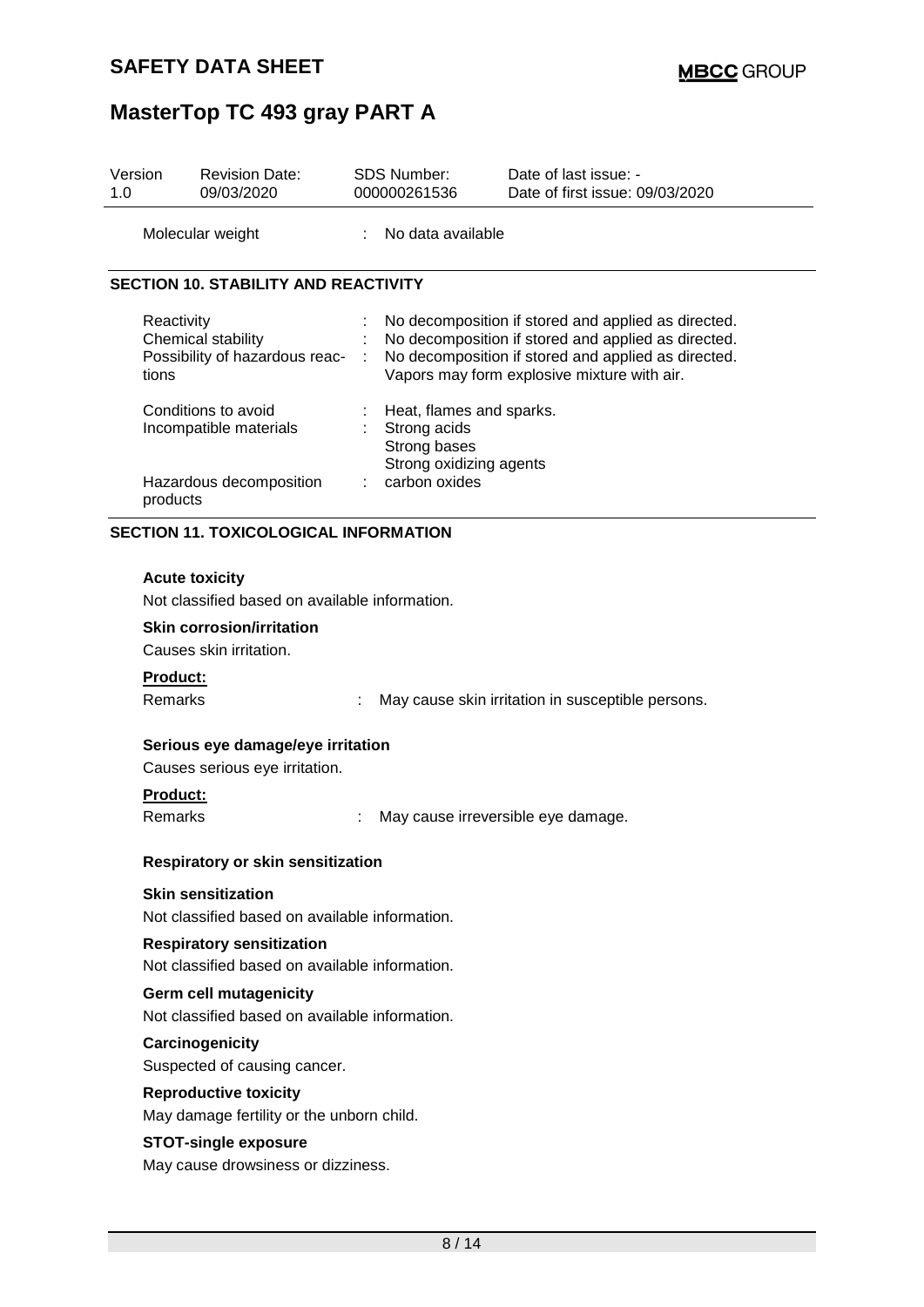| Version<br>1.0                   |                                                                                                           | <b>Revision Date:</b><br>09/03/2020                                             |   | <b>SDS Number:</b><br>000000261536                                                                                                                                                                            | Date of last issue: -<br>Date of first issue: 09/03/2020                                           |  |  |
|----------------------------------|-----------------------------------------------------------------------------------------------------------|---------------------------------------------------------------------------------|---|---------------------------------------------------------------------------------------------------------------------------------------------------------------------------------------------------------------|----------------------------------------------------------------------------------------------------|--|--|
|                                  |                                                                                                           | <b>STOT-repeated exposure</b><br>Not classified based on available information. |   |                                                                                                                                                                                                               |                                                                                                    |  |  |
|                                  | <b>Aspiration toxicity</b><br>May be fatal if swallowed and enters airways.<br><b>Further information</b> |                                                                                 |   |                                                                                                                                                                                                               |                                                                                                    |  |  |
|                                  |                                                                                                           |                                                                                 |   |                                                                                                                                                                                                               |                                                                                                    |  |  |
|                                  |                                                                                                           |                                                                                 |   |                                                                                                                                                                                                               |                                                                                                    |  |  |
|                                  | <b>Product:</b>                                                                                           |                                                                                 |   |                                                                                                                                                                                                               |                                                                                                    |  |  |
|                                  | Remarks                                                                                                   |                                                                                 |   | Symptoms of overexposure may be headache, dizziness,<br>tiredness, nausea and vomiting.<br>Concentrations substantially above the TLV value may cause<br>narcotic effects.<br>Solvents may degrease the skin. |                                                                                                    |  |  |
|                                  | <b>SECTION 12. ECOLOGICAL INFORMATION</b>                                                                 |                                                                                 |   |                                                                                                                                                                                                               |                                                                                                    |  |  |
|                                  | <b>Ecotoxicity</b>                                                                                        | No data available                                                               |   |                                                                                                                                                                                                               |                                                                                                    |  |  |
|                                  | <b>Persistence and degradability</b><br>No data available                                                 |                                                                                 |   |                                                                                                                                                                                                               |                                                                                                    |  |  |
| <b>Bioaccumulative potential</b> |                                                                                                           |                                                                                 |   |                                                                                                                                                                                                               |                                                                                                    |  |  |
|                                  | Components:<br>n-Butyl acetate:                                                                           |                                                                                 |   |                                                                                                                                                                                                               |                                                                                                    |  |  |
|                                  |                                                                                                           |                                                                                 |   |                                                                                                                                                                                                               |                                                                                                    |  |  |
|                                  |                                                                                                           | Partition coefficient: n-<br>octanol/water                                      |   | Pow: 200 (77 °F / 25 °C)<br>log Pow: 2.3 (77 °F / 25 °C)<br>pH: 7<br>GLP: yes                                                                                                                                 | Method: Partition coefficient (n-octanol/water), HPLC method.                                      |  |  |
|                                  |                                                                                                           | N-Methylpyrrolidone:                                                            |   |                                                                                                                                                                                                               |                                                                                                    |  |  |
|                                  |                                                                                                           | Partition coefficient: n-<br>octanol/water                                      |   | log Pow: -0.46 (77 °F / 25 °C)<br>method<br>GLP: no                                                                                                                                                           | Method: Partition coefficient (n-octanol/water), Shake-flask                                       |  |  |
|                                  |                                                                                                           | <b>Titanium dioxide:</b>                                                        |   |                                                                                                                                                                                                               |                                                                                                    |  |  |
|                                  |                                                                                                           | Partition coefficient: n-<br>octanol/water                                      | ÷ | Remarks: not applicable                                                                                                                                                                                       |                                                                                                    |  |  |
|                                  | <b>Mobility in soil</b><br>No data available                                                              |                                                                                 |   |                                                                                                                                                                                                               |                                                                                                    |  |  |
|                                  |                                                                                                           |                                                                                 |   |                                                                                                                                                                                                               |                                                                                                    |  |  |
|                                  |                                                                                                           | <b>Other adverse effects</b>                                                    |   |                                                                                                                                                                                                               |                                                                                                    |  |  |
|                                  | <b>Product:</b>                                                                                           |                                                                                 |   |                                                                                                                                                                                                               |                                                                                                    |  |  |
|                                  | mation                                                                                                    | Additional ecological infor-                                                    |   | Harmful to aquatic life.                                                                                                                                                                                      | An environmental hazard cannot be excluded in the event of<br>unprofessional handling or disposal. |  |  |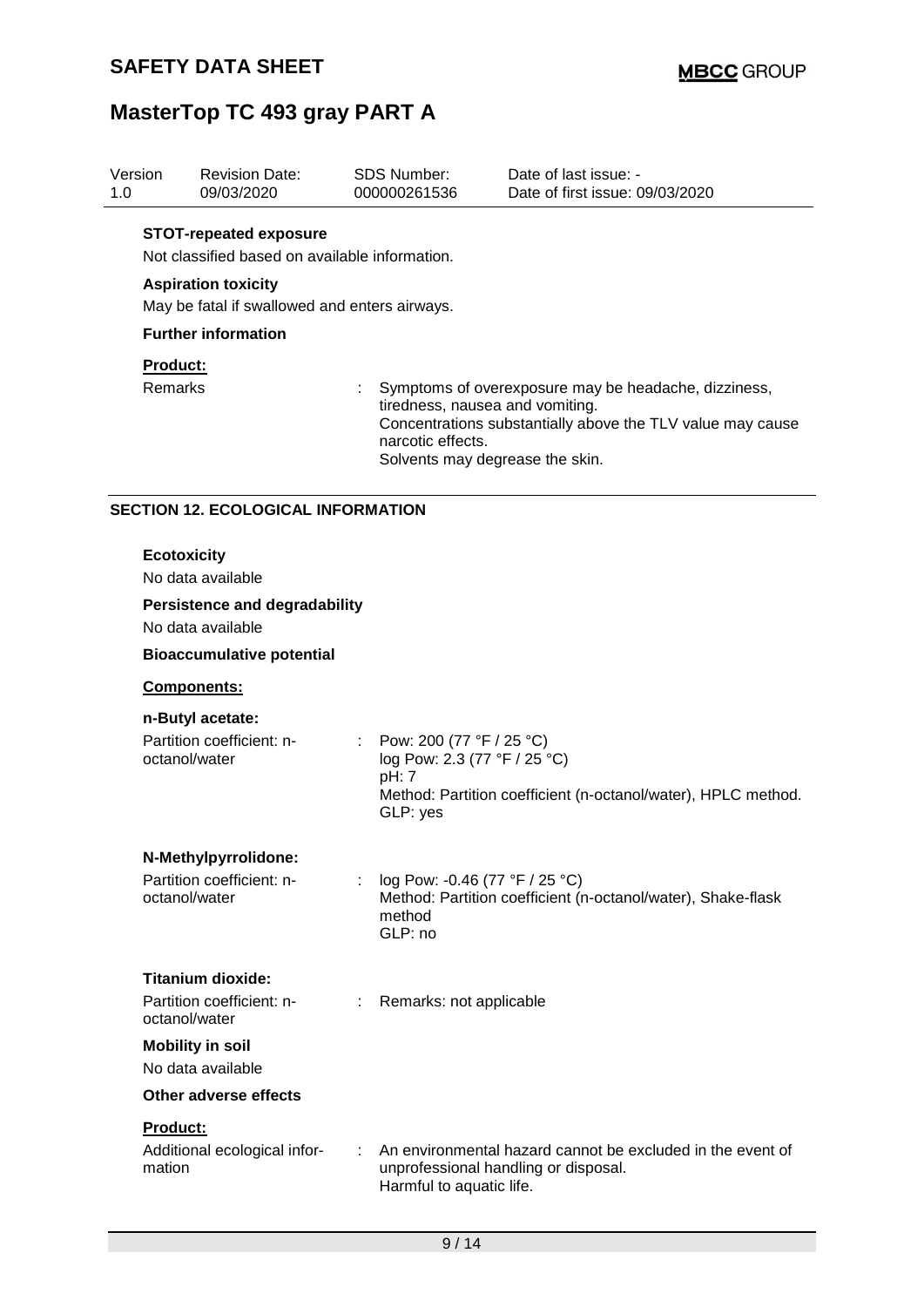| Version<br>1.0      | <b>Revision Date:</b><br>09/03/2020        | <b>SDS Number:</b><br>000000261536 | Date of last issue: -<br>Date of first issue: 09/03/2020                                                      |  |  |  |
|---------------------|--------------------------------------------|------------------------------------|---------------------------------------------------------------------------------------------------------------|--|--|--|
|                     |                                            |                                    |                                                                                                               |  |  |  |
|                     | <b>SECTION 13. DISPOSAL CONSIDERATIONS</b> |                                    |                                                                                                               |  |  |  |
|                     |                                            |                                    |                                                                                                               |  |  |  |
|                     | <b>Disposal methods</b>                    |                                    |                                                                                                               |  |  |  |
| Waste from residues |                                            |                                    | Do not contaminate ponds, waterways or ditches with chemi-<br>cal or used container.                          |  |  |  |
|                     |                                            | tions.                             | Dispose of in accordance with national, state and local regula-                                               |  |  |  |
|                     |                                            |                                    | Do not discharge into drains/surface waters/groundwater.                                                      |  |  |  |
|                     | Contaminated packaging                     |                                    | Contaminated packaging should be emptied as far as possible<br>and disposed of in the same manner as the sub- |  |  |  |

stance/product.

#### **SECTION 14. TRANSPORT INFORMATION**

#### **International Regulations**

| <b>UNRTDG</b><br>UN number<br>Proper shipping name                          | ÷  | <b>UN 1993</b><br>: FLAMMABLE LIQUID, N.O.S.<br>(XYLENE) |
|-----------------------------------------------------------------------------|----|----------------------------------------------------------|
| Class<br>Packing group<br>Labels                                            |    | 3<br>- 111<br>3                                          |
| <b>IATA-DGR</b><br>UN/ID No.<br>Proper shipping name                        | t. | <b>UN 1993</b><br>FLAMMABLE LIQUID, N.O.S.<br>(XYLENE)   |
| Class<br>Packing group<br>Labels<br>Packing instruction (cargo<br>aircraft) |    | 3<br>Ш<br>Flammable Liquids<br>366                       |
| Packing instruction (passen-<br>ger aircraft)                               | ÷  | 355                                                      |
| <b>IMDG-Code</b><br>UN number<br>Proper shipping name                       |    | $:$ UN 1993<br>: FLAMMABLE LIQUID, N.O.S.<br>(XYLENE)    |
| Class<br>Packing group<br>Labels<br>EmS Code<br>Marine pollutant            |    | 3<br>$\mathbf{III}$<br>3<br>$F-E$ , S-E<br>no            |

#### **Transport in bulk according to Annex II of MARPOL 73/78 and the IBC Code**

Not applicable for product as supplied.

#### **Domestic regulation**

### **49 CFR**

| UN/ID/NA number      |                | $\therefore$ UN 1993       |
|----------------------|----------------|----------------------------|
| Proper shipping name |                | : FLAMMABLE LIQUID, N.O.S. |
|                      |                | (XYLENE)                   |
| Class                | $\therefore$ 3 |                            |
|                      |                |                            |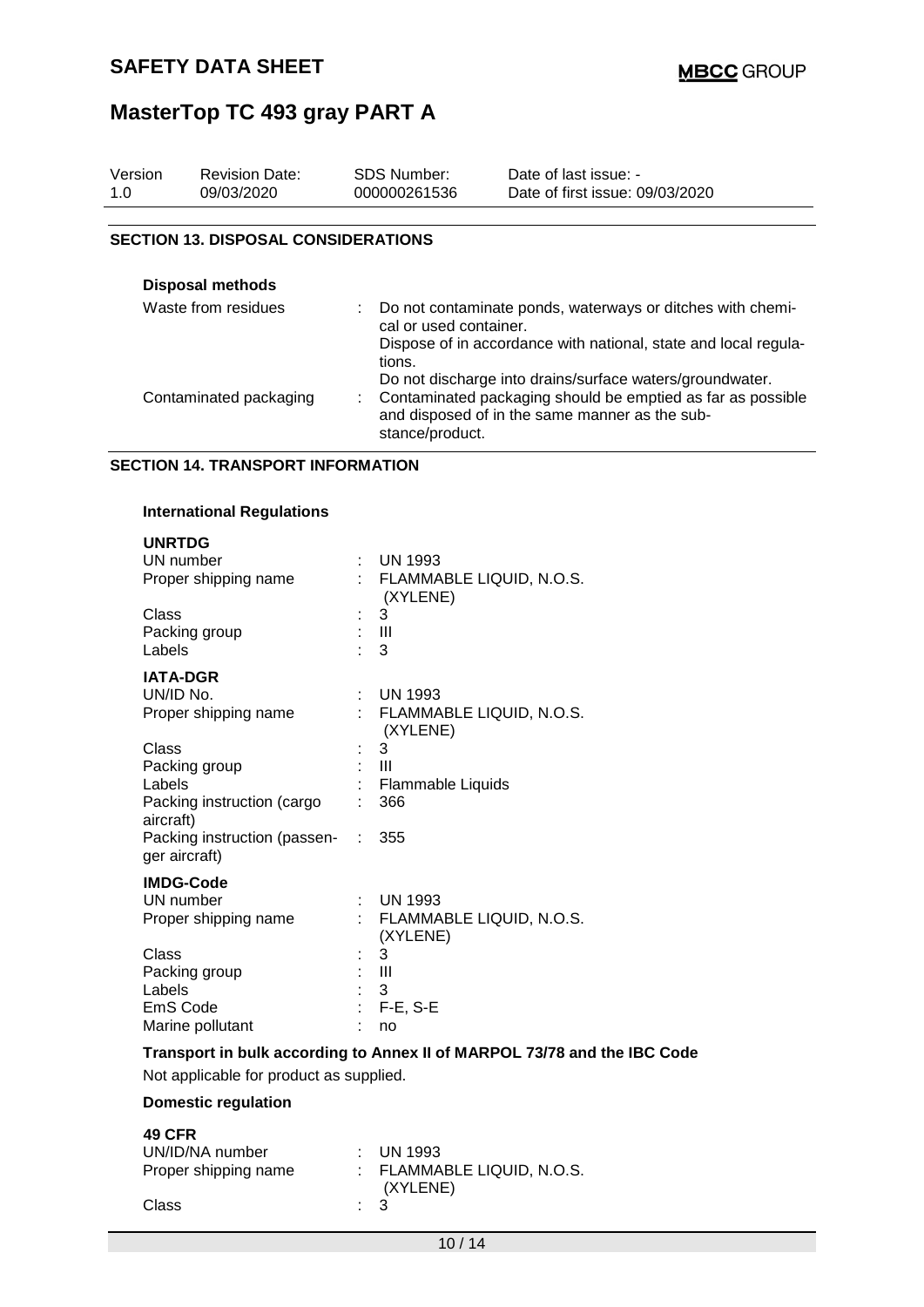| Version<br>1.0                                                                                                                                                                                                                                      | <b>Revision Date:</b><br>09/03/2020                               | <b>SDS Number:</b><br>000000261536         | Date of last issue: -<br>Date of first issue: 09/03/2020                                                  |  |
|-----------------------------------------------------------------------------------------------------------------------------------------------------------------------------------------------------------------------------------------------------|-------------------------------------------------------------------|--------------------------------------------|-----------------------------------------------------------------------------------------------------------|--|
| Labels<br><b>ERG Code</b>                                                                                                                                                                                                                           | Packing group<br>Marine pollutant<br>Special precautions for user | : III<br>: FLAMMABLE LIQUID<br>: 128<br>no | The transport classification(s) provided herein are for informational purposes only, and solely           |  |
| based upon the properties of the unpackaged material as it is described within this Safety Data<br>Sheet. Transportation classifications may vary by mode of transportation, package sizes, and var-<br>iations in regional or country regulations. |                                                                   |                                            |                                                                                                           |  |
| <b>SECTION 15. REGULATORY INFORMATION</b>                                                                                                                                                                                                           |                                                                   |                                            |                                                                                                           |  |
| <b>SARA 313</b>                                                                                                                                                                                                                                     |                                                                   |                                            | The following components are subject to reporting levels es-<br>tablished by SARA Title III, Section 313: |  |
|                                                                                                                                                                                                                                                     |                                                                   | ethylbenzene                               | $100 - 41 - 4$                                                                                            |  |
|                                                                                                                                                                                                                                                     | <b>US State Regulations</b>                                       |                                            |                                                                                                           |  |
|                                                                                                                                                                                                                                                     | Bennardus de Biolet Tell/m                                        |                                            |                                                                                                           |  |

| Pennsylvania Right To Know      |                |
|---------------------------------|----------------|
| n-Butyl acetate                 | 123-86-4       |
| Titanium dioxide                | 13463-67-7     |
| <b>New Jersey Right To Know</b> |                |
| n-Butyl acetate                 | 123-86-4       |
| Titanium dioxide                | 13463-67-7     |
| ethylbenzene                    | $100 - 41 - 4$ |
| 2-butoxyethanol                 | 111-76-2       |
| carbon black                    | 1333-86-4      |
| N-Methylpyrrolidone             | 872-50-4       |
|                                 |                |

#### **California Prop. 65**

WARNING: This product can expose you to chemicals including benzene, which is/are known to the State of California to cause cancer and birth defects or other reproductive harm. For more information go to www.P65Warnings.ca.gov.

### **The ingredients of this product are reported in the following inventories:**

TSCA : On the inventory, or in compliance with the inventory

### **SECTION 16. OTHER INFORMATION**

**Further information**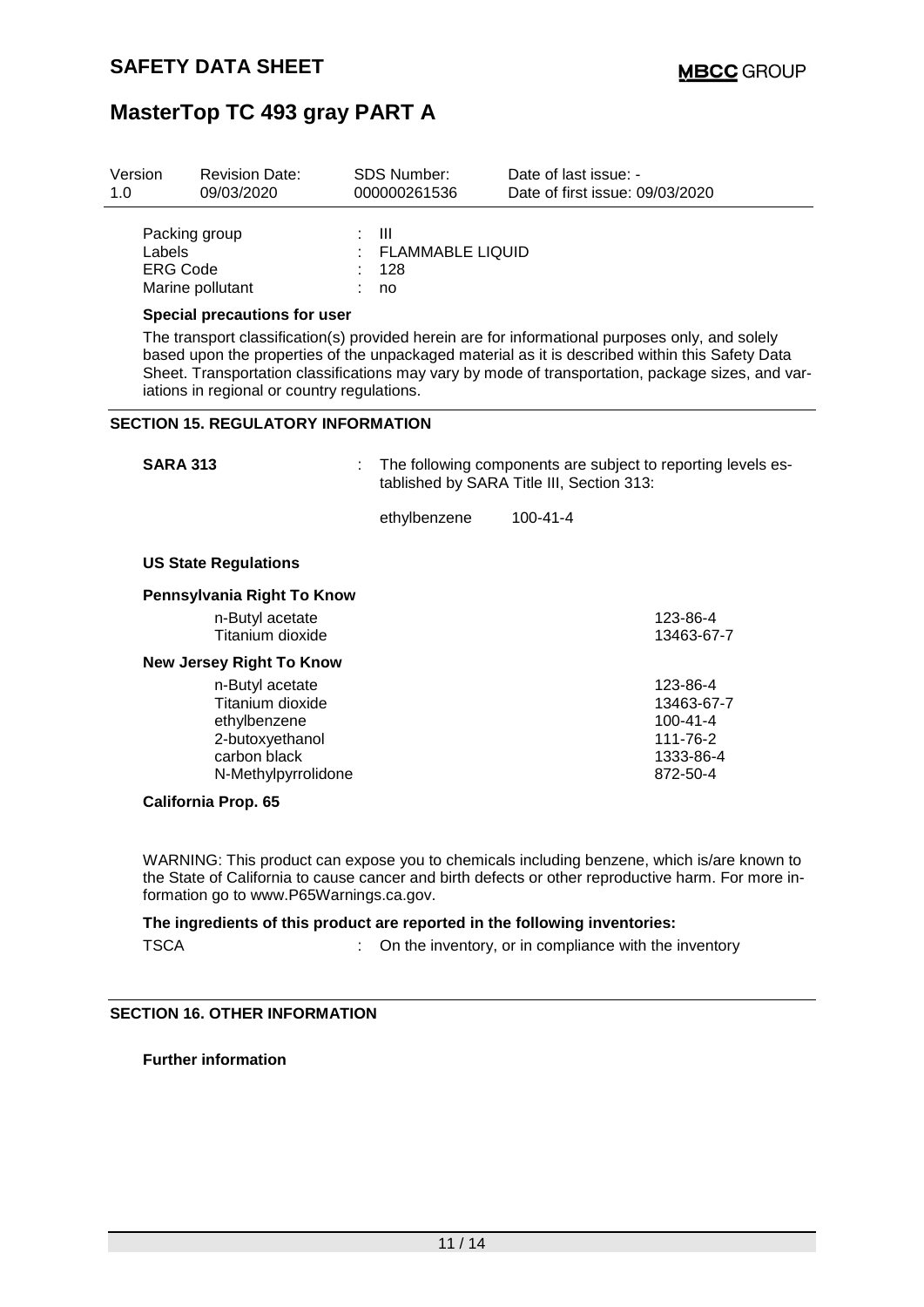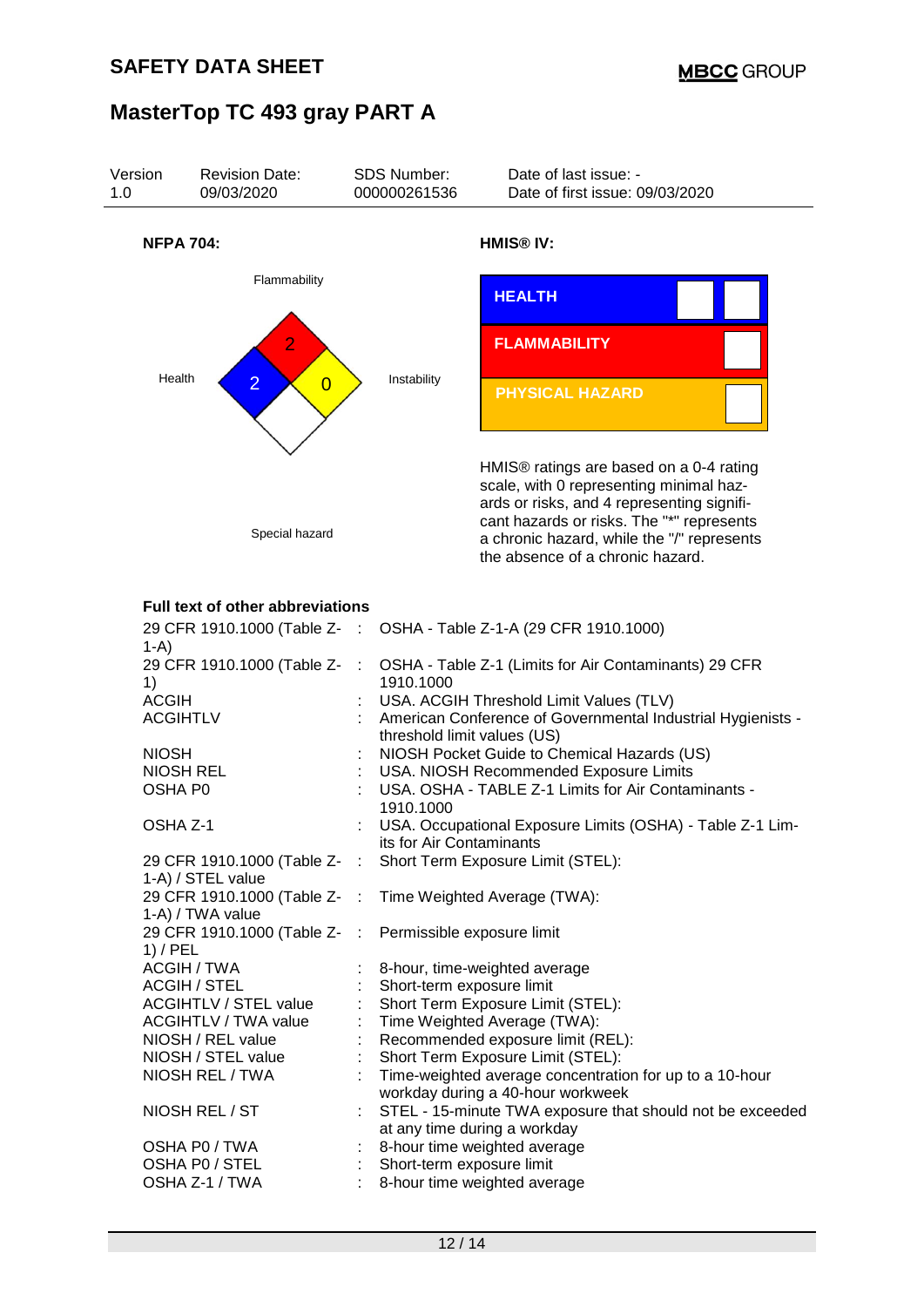| Version | <b>Revision Date:</b> | SDS Number:  | Date of last issue: -           |
|---------|-----------------------|--------------|---------------------------------|
| 1.0     | 09/03/2020            | 000000261536 | Date of first issue: 09/03/2020 |

AICS - Australian Inventory of Chemical Substances; ASTM - American Society for the Testing of Materials; bw - Body weight; CERCLA - Comprehensive Environmental Response, Compensation, and Liability Act; CMR - Carcinogen, Mutagen or Reproductive Toxicant; DIN - Standard of the German Institute for Standardisation; DOT - Department of Transportation; DSL - Domestic Substances List (Canada); ECx - Concentration associated with x% response; EHS - Extremely Hazardous Substance; ELx - Loading rate associated with x% response; EmS - Emergency Schedule; ENCS - Existing and New Chemical Substances (Japan); ErCx - Concentration associated with x% growth rate response; ERG - Emergency Response Guide; GHS - Globally Harmonized System; GLP - Good Laboratory Practice; HMIS - Hazardous Materials Identification System; IARC - International Agency for Research on Cancer; IATA - International Air Transport Association; IBC - International Code for the Construction and Equipment of Ships carrying Dangerous Chemicals in Bulk; IC50 - Half maximal inhibitory concentration; ICAO - International Civil Aviation Organization; IECSC - Inventory of Existing Chemical Substances in China; IMDG - International Maritime Dangerous Goods; IMO - International Maritime Organization; ISHL - Industrial Safety and Health Law (Japan); ISO - International Organisation for Standardization; KECI - Korea Existing Chemicals Inventory; LC50 - Lethal Concentration to 50 % of a test population; LD50 - Lethal Dose to 50% of a test population (Median Lethal Dose); MARPOL - International Convention for the Prevention of Pollution from Ships; MSHA - Mine Safety and Health Administration; n.o.s. - Not Otherwise Specified; NFPA - National Fire Protection Association; NO(A)EC - No Observed (Adverse) Effect Concentration; NO(A)EL - No Observed (Adverse) Effect Level; NOELR - No Observable Effect Loading Rate; NTP - National Toxicology Program; NZIoC - New Zealand Inventory of Chemicals; OECD - Organization for Economic Co-operation and Development; OPPTS - Office of Chemical Safety and Pollution Prevention; PBT - Persistent, Bioaccumulative and Toxic substance; PICCS - Philippines Inventory of Chemicals and Chemical Substances; (Q)SAR - (Quantitative) Structure Activity Relationship; RCRA - Resource Conservation and Recovery Act; REACH - Regulation (EC) No 1907/2006 of the European Parliament and of the Council concerning the Registration, Evaluation, Authorisation and Restriction of Chemicals; RQ - Reportable Quantity; SADT - Self-Accelerating Decomposition Temperature; SARA - Superfund Amendments and Reauthorization Act; SDS - Safety Data Sheet; TCSI - Taiwan Chemical Substance Inventory; TSCA - Toxic Substances Control Act (United States); UN - United Nations; UNRTDG - United Nations Recommendations on the Transport of Dangerous Goods; vPvB - Very Persistent and Very Bioaccumulative

Revision Date : 09/03/2020

We support worldwide Responsible Care® initiatives. We value the health and safety of our employees, customers, suppliers and neighbors, and the protection of the environment. Our commitment to Responsible Care is integral to conducting our business and operating our facilities in a safe and environmentally responsible fashion, supporting our customers and suppliers in ensuring the safe and environmentally sound handling of our products, and minimizing the impact of our operations on society and the environment during production, storage, transport, use and disposal of our products.

IMPORTANT: WHILE THE DESCRIPTIONS, DESIGNS, DATA AND INFORMATION CONTAINED HEREIN ARE PRESENTED IN GOOD FAITH AND BELIEVED TO BE ACCURATE , IT IS PROVIDED FOR YOUR GUIDANCE ONLY. BECAUSE MANY FACTORS MAY AFFECT PROCESSING OR APPLICATION/USE, WE RECOMMEND THAT YOU MAKE TESTS TO DETERMINE THE SUITABILITY OF A PRODUCT FOR YOUR PARTICULAR PURPOSE PRIOR TO USE. NO WARRANTIES OF ANY KIND, EITHER EXPRESSED OR IMPLIED, INCLUDING WARRANTIES OF MERCHANTABILITY OR FITNESS FOR A PARTICULAR PURPOSE, ARE MADE REGARDING PRODUCTS DESCRIBED OR DESIGNS, DATA OR INFORMATION SET FORTH, OR THAT THE PRODUCTS, DESIGNS, DATA OR INFORMATION MAY BE USED